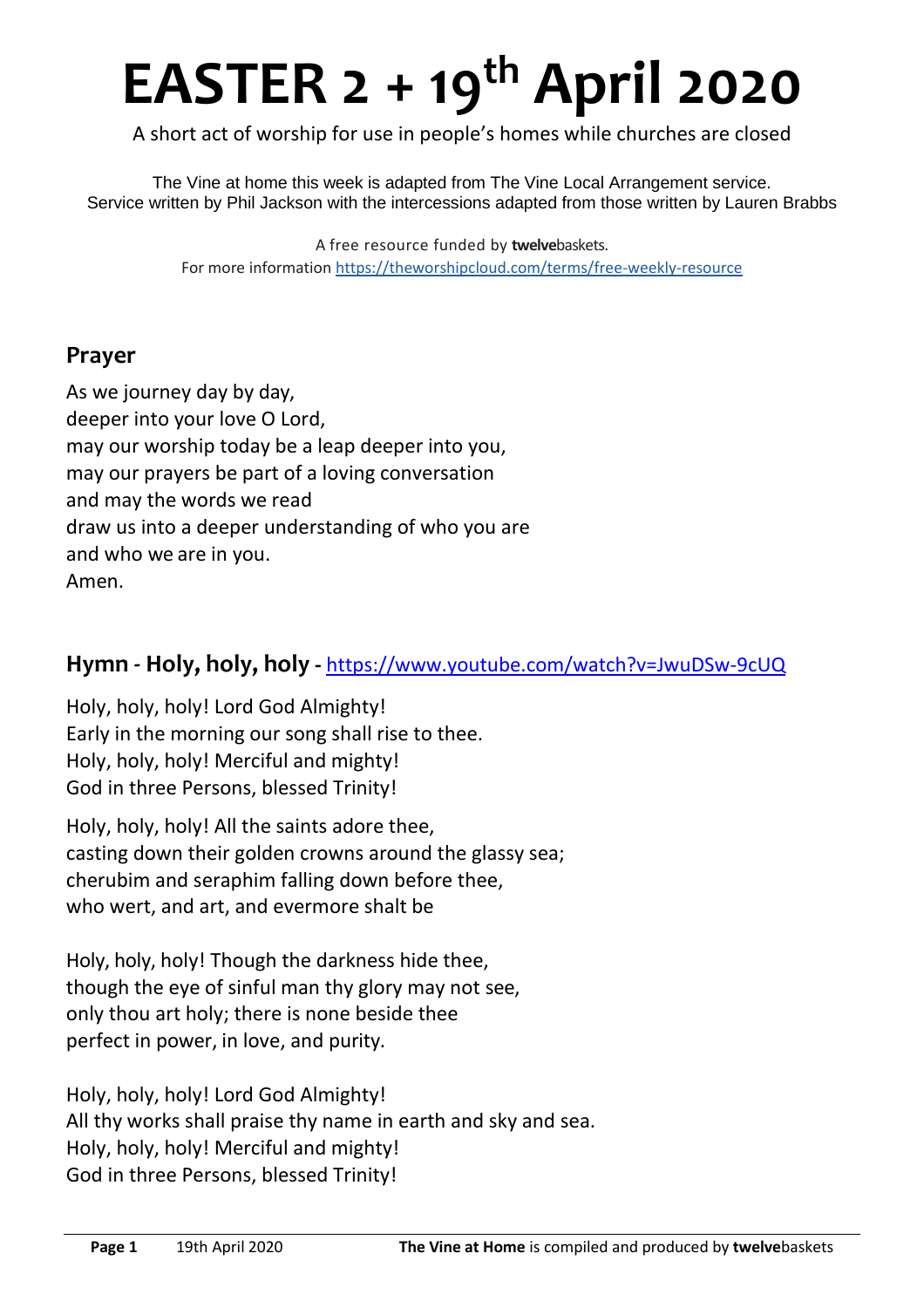# **Prayers**

Living and life-giving God, You spoke, and light dawned. You breathed, and life flourished. By your words and hands creation burst with colour and vibrancy, and we praise you.

Through your grace, we were made in your image, From your great love, your son came.

Lord God, You are grace and you love mercy. In the face of our sin, you breathe out forgiveness.

We confess those times Lord, when our lives have not reflected love into the world. We confess the words that we have said. the things that we have done and thought that have lacked love.

We give thanks that it is your very nature to be forgiving and ask that you renew your love and light in our lives. Amen.

# **We say together the Lord's Prayer**

**Reading -** John 20:19-31 <https://www.biblegateway.com/passage/?search=John+20:19-31&version=NRSV>

# **Reflection on the reading**

In this week's Vine Phil Jackson writes "Is it possible that Thomas was scared rather than doubtful? Fearful that it might not be true, fearful that Jesus hadn't defeated death and that the darkness still prevailed. Thomas stood in the twilight, on the cusp of light and dark with death and Good Friday behind him and light and Resurrection ahead. Perhaps he feared that it wasn't true and that he would actually be turned 180 degrees back into the dark and the reality of death, pain, grief and so much more.

Fear often increases with levels of vulnerability and the sad reality is that we are all vulnerable to the reality of spiritual darkness… The difference between light and dark however depends upon what you are reaching for. Thomas reached out and found life and not death. He found truth rather than lies and he proclaimed "My Lord and my God!" He found that the light had defeated dark and he left the twilight behind.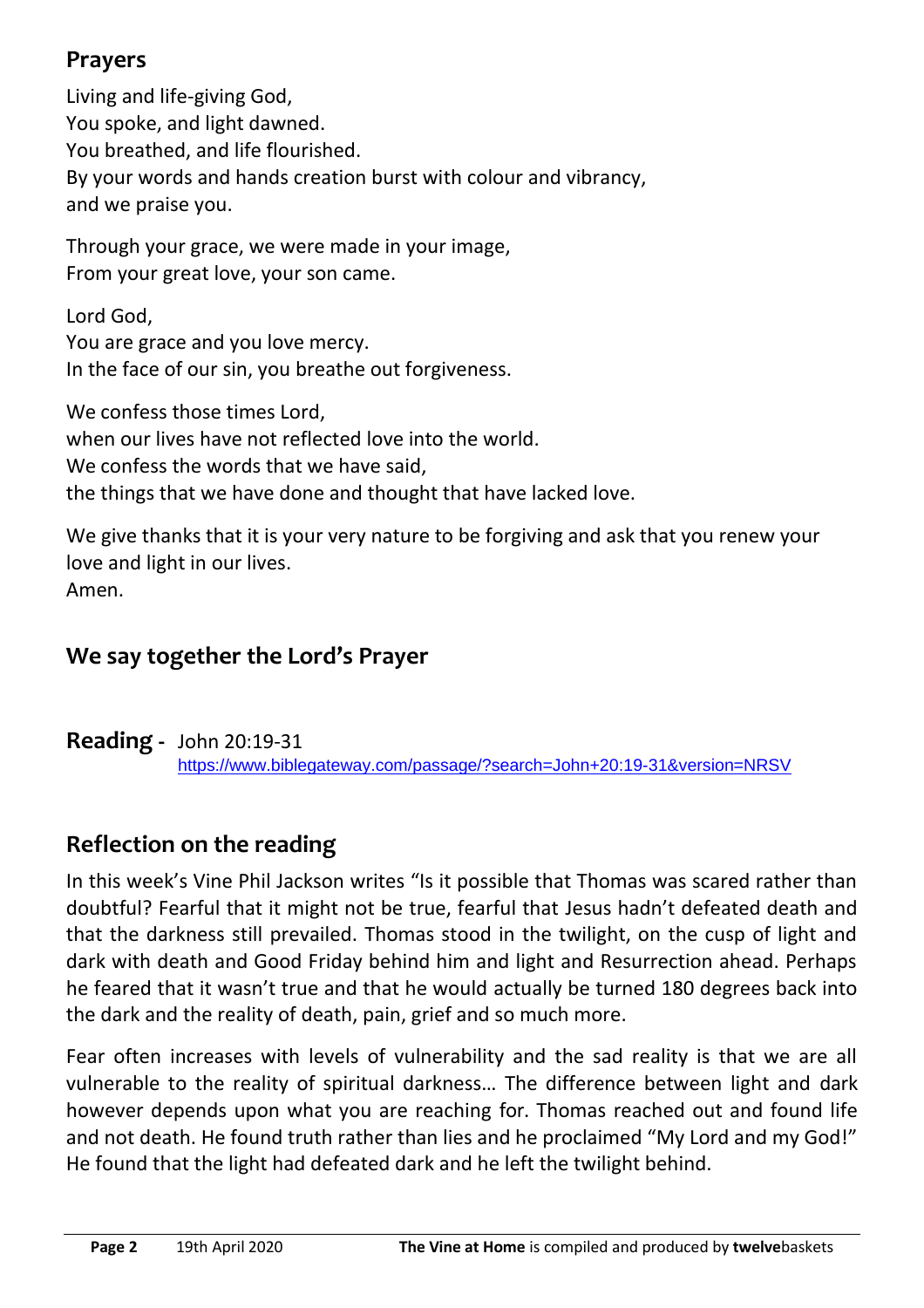It is very simple for us to define life in technical terms, with breath, a heartbeat and food and drink, that life ends when the last breath is taken and the heart stops beating. And yet those who reach for Jesus find a life that they never knew existed, for life is more than just whether we are breathing or not. Jesus came to bring "life in all its fullness" and the challenge for the church is the way in which we embrace that life, not just for ourselves but for those who are in the darkness around us....

… you may stand with Thomas in the twilight between dark and light, fearful that the light is not powerful for the darkness that lies behind you. Or it may be that we minister to, know and love people who rest in this place. Sometimes, the journey from dark to light seems to be slow going, and yet the light shines in the darkness and will never be overcome…. As the light dawns on our lives and the love of Jesus warms our hearts we start to journey through the light in to life, not the life of this world, of breath and heart beat, but the life of eternal joy and pleasure with Christ.

May we be up to the challenge of living that life so that it might spread into the darker parts of our communities and become viral, a channel of light and life into the world.

## **Let us pray**

Light of the world, Shine into the dark parts of the world and of our lives. Help us to remember that you are the light of the world and help us to see the promise of eternal life in you. Lord Jesus, we confess our doubts and our fears, may we reach out and feel your hands. May we know the power of your wounds and know the truth of your resurrection, leading us into light and life. Amen.

## **Intercessions**

We pray for our world…

We pray for those called to serve in position of leadership...

We pray for those who are hurting…

We pray for ourselves and ask that you would fill us with your spirit so that as we step into this week, we are able to act justly, love mercy and walk humbly with you our God.

God in your mercy, hear our prayers. Amen